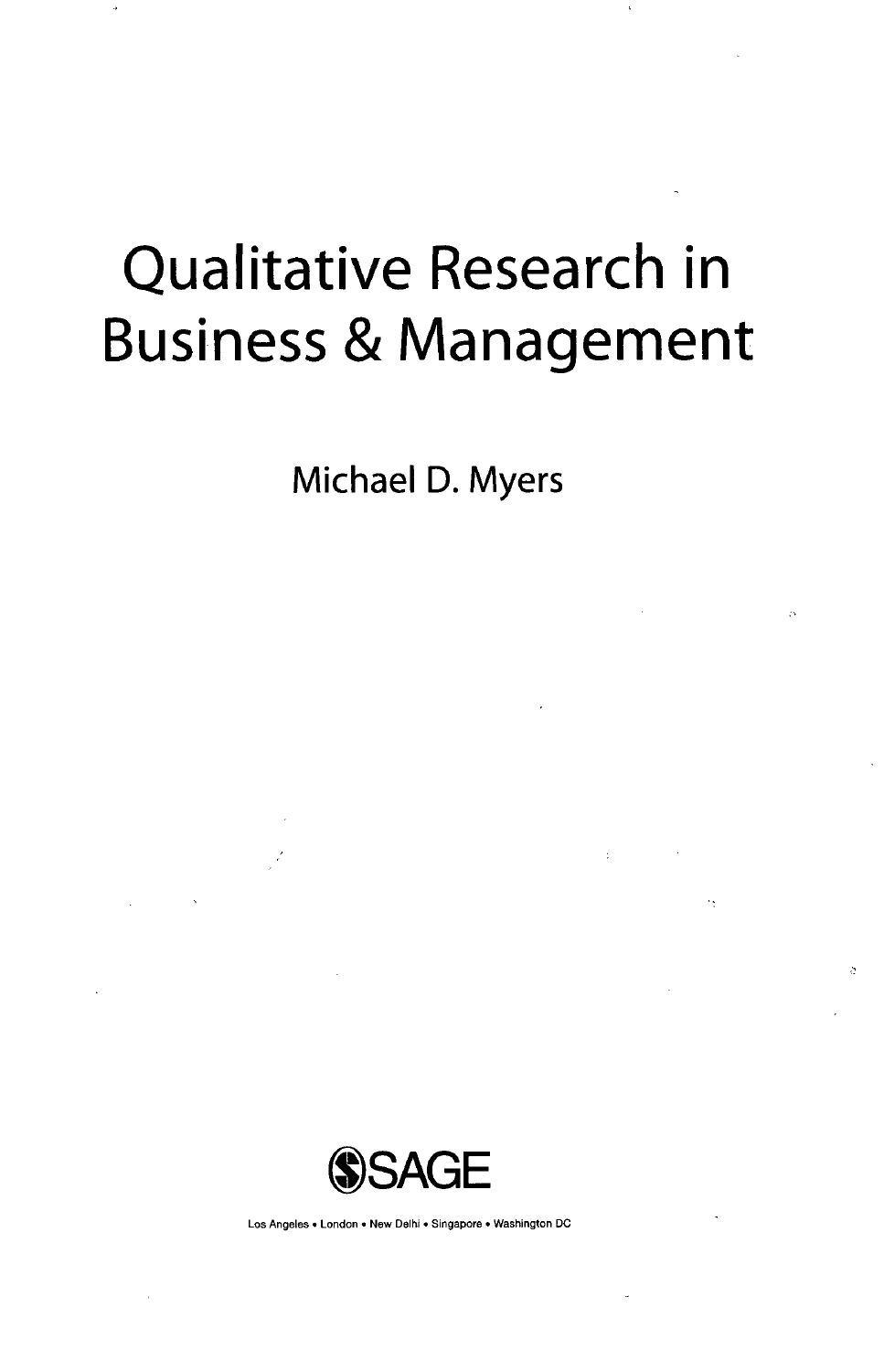## *CONTENTS*

|                     | Preface                                        | X   |
|---------------------|------------------------------------------------|-----|
|                     | Acknowledgements                               | xii |
| PART I INTRODUCTION |                                                |     |
| 1                   | <b>How to Use this Book</b>                    | 3   |
| 2                   | <b>Overview of Qualitative Research</b>        | 5   |
|                     | Why do Qualitative Research?                   | 5   |
|                     | What is Research?                              | 6   |
|                     | Quantitative and Qualitative Research Compared | 8   |
|                     | Triangulation                                  | 10  |
|                     | Research in Business and Management            | 12  |
|                     | Rigour and Relevance in Research               | 13  |
|                     | Exercises                                      | 15  |
|                     | <b>Further Reading</b>                         | 15  |
|                     | PART II<br>FUNDAMENTAL CONCEPTS OF RESEARCH    | 17  |
| 3                   | <b>Research Design</b>                         | 19  |
|                     | Introduction                                   | 19  |
|                     | Choosing a Topic                               | 20  |
|                     | <b>Theoretical Framework</b>                   | 21  |
|                     | A Model of Qualitative Research Design         | 22  |
|                     | Writing a Research Proposal                    | 27  |
|                     | Defending a Research Proposal                  | 31  |
|                     | <b>Examples of Various Research Designs</b>    | 32  |
|                     | Exercises                                      | 33  |
|                     | <b>Further Reading</b>                         | 33  |
| 4                   | <b>Philosophical Perspectives</b>              | 35  |
|                     | <b>Underlying Assumptions in Research</b>      | 35  |
|                     | <b>Positivist Research</b>                     | 37  |
|                     | <b>Interpretive Research</b>                   | 38  |
|                     |                                                |     |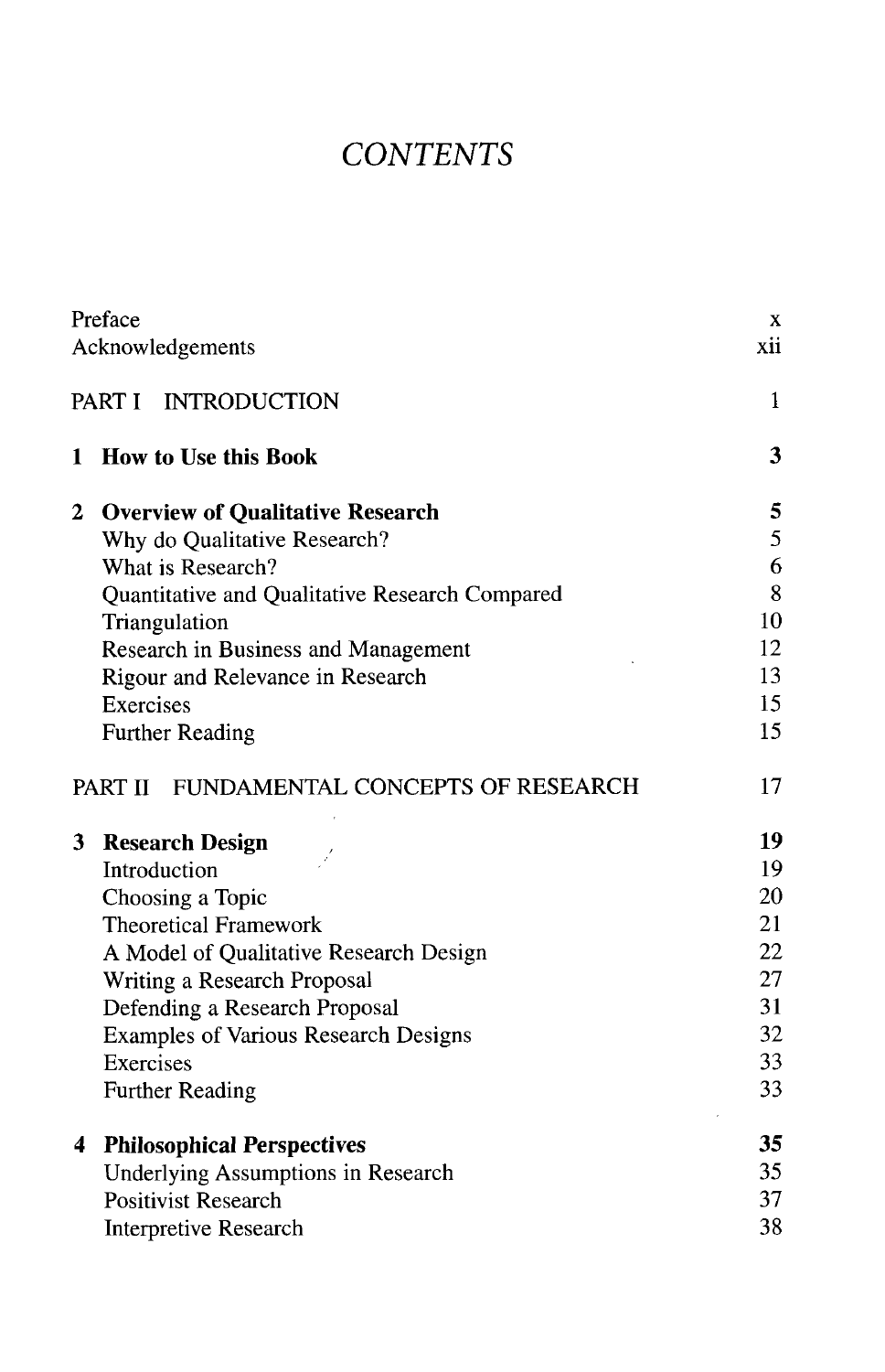|   | <b>Critical Research</b>                                | 41  |
|---|---------------------------------------------------------|-----|
|   | Exercises                                               | 44  |
|   | <b>Further Reading</b>                                  | 44  |
| 5 | <b>Ethics</b>                                           | 45  |
|   | The Importance of Ethics                                | 45  |
|   | <b>Important Ethical Principles Related to Research</b> | 46  |
|   | Exercises                                               | 52  |
|   | <b>Further Reading</b>                                  | 52  |
|   | <b>QUALITATIVE RESEARCH METHODS</b><br>PART III         | 53  |
| 6 | <b>Action Research</b>                                  | 55  |
|   | Introduction                                            | 55  |
|   | Approaches to Action Research                           | 60  |
|   | <b>Critique of Action Research</b>                      | 62  |
|   | <b>Examples of Action Research</b>                      | 64  |
|   | Exercises                                               | 68  |
|   | <b>Further Reading</b>                                  | 69  |
| 7 | <b>Case Study Research</b>                              | 70  |
|   | Introduction                                            | 70  |
|   | Approaches to Case Study Research                       | 77  |
|   | Critique of Case Study Research                         | 80  |
|   | <b>Examples of Case Study Research</b>                  | 85  |
|   | Exercises                                               | 90  |
|   | <b>Further Reading</b>                                  | 91  |
| 8 | <b>Ethnographic Research</b>                            | 92  |
|   | Introduction                                            | 92  |
|   | Approaches to Ethnographic Research                     | 95  |
|   | How to do Ethnographic Research                         | 97  |
|   | Critique of Ethnographic Research                       | 98  |
|   | <b>Examples of Ethnographic Research</b>                | 101 |
|   | Exercises                                               | 104 |
|   | <b>Further Reading</b>                                  | 105 |
| 9 | <b>Grounded Theory</b>                                  | 106 |
|   | Introduction                                            | 106 |
|   | Approaches to Grounded Theory                           | 109 |
|   | Critique of Grounded Theory                             | 111 |

 $\ddot{\phantom{1}}$ 

 $\pmb{o}$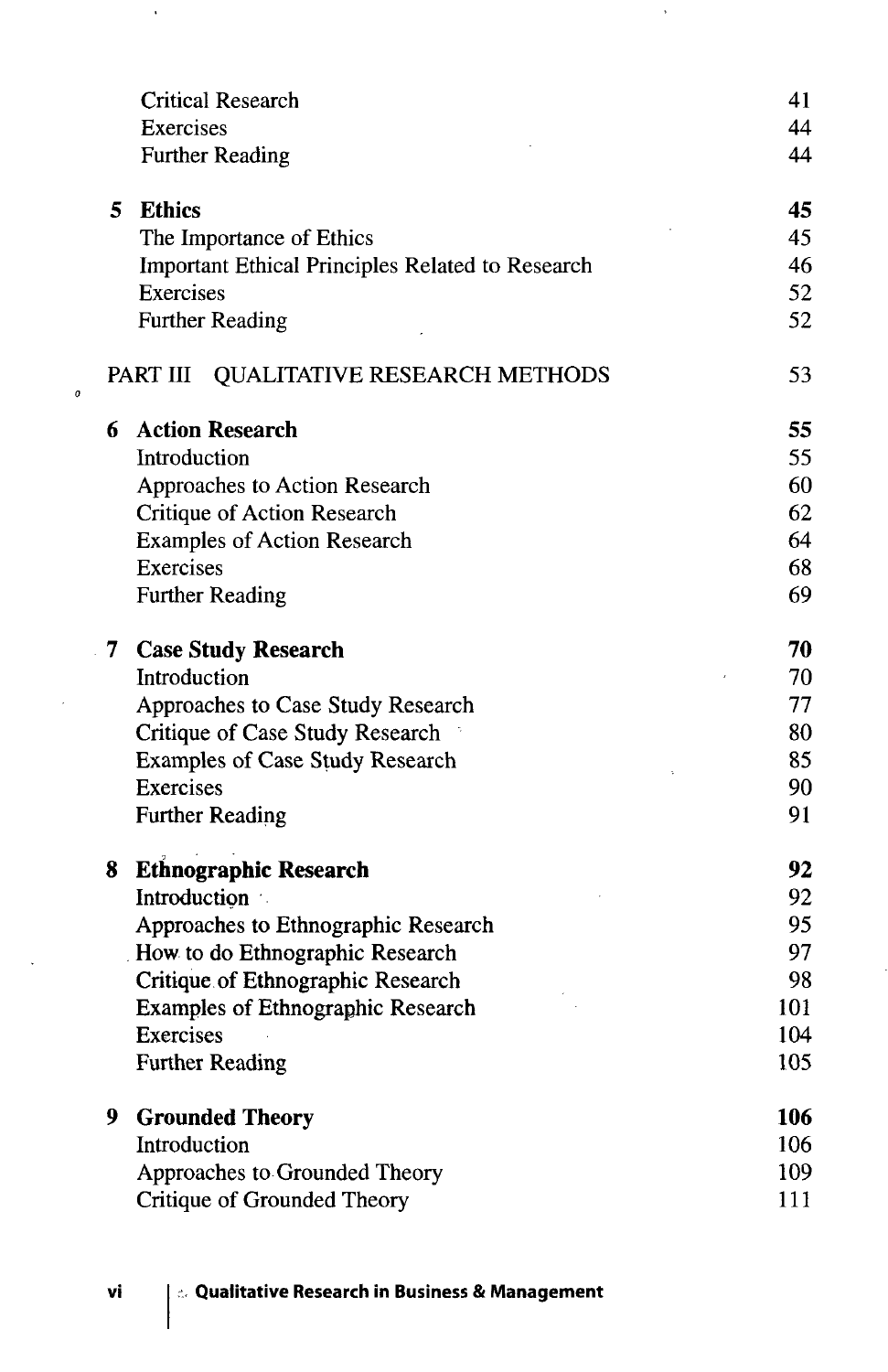|                                    | Examples of Grounded Theory Research<br>Exercises<br><b>Further Reading</b> | 113<br>116<br>117 |
|------------------------------------|-----------------------------------------------------------------------------|-------------------|
| PART IV DATA COLLECTION TECHNIQUES |                                                                             | 119               |
| 10                                 | <b>Interviews</b>                                                           | 121               |
|                                    | Introduction                                                                | 121               |
|                                    | Types of Interviews                                                         | 123               |
|                                    | Potential Problems Using Interviews                                         | 126               |
|                                    | A Model of the Interview                                                    | 126               |
|                                    | <b>Practical Suggestions for Interviewing</b>                               | 133               |
|                                    | Exercises                                                                   | 135               |
|                                    | Further Reading                                                             | 135               |
| 11                                 | <b>Participant Observation and Fieldwork</b>                                | 137               |
|                                    | Introduction                                                                | 137               |
|                                    | <b>Fieldwork Concepts</b>                                                   | 140               |
|                                    | Approaches to Fieldwork                                                     | 147               |
|                                    | How to Conduct Fieldwork                                                    | 149               |
|                                    | Advantages and Disadvantages of Fieldwork                                   | 150               |
|                                    | Examples of Fieldwork in Business and Management                            | 150               |
|                                    | Exercises                                                                   | 152<br>152        |
|                                    | <b>Further Reading</b>                                                      |                   |
| 12                                 | <b>Using Documents</b>                                                      | 153               |
|                                    | Introduction                                                                | 153               |
|                                    | <b>Types of Documents</b>                                                   | 154               |
|                                    | How to Use Documents                                                        | 158               |
|                                    | Advantages and Disadvantages of Using Documents                             | 161               |
|                                    | Examples of Using Documents in Business and Management                      | 161               |
|                                    | Exercises                                                                   | 162               |
|                                    | <b>Further Reading</b>                                                      | 162               |
|                                    | ANALYSING QUALITATIVE DATA<br>PART V                                        | 163               |
| 13                                 | <b>Analysing Qualitative Data: An Overview</b>                              | 165               |
|                                    | Introduction                                                                | 165               |
|                                    | Approaches to Analysing Qualitative Data                                    | 167               |
|                                    | Which Qualitative Data Analysis Approach?                                   | 175               |
|                                    | Use of Qualitative Data Analysis Software                                   | 176               |
|                                    | <b>Examples of Analysing Qualitative Data</b>                               | 178               |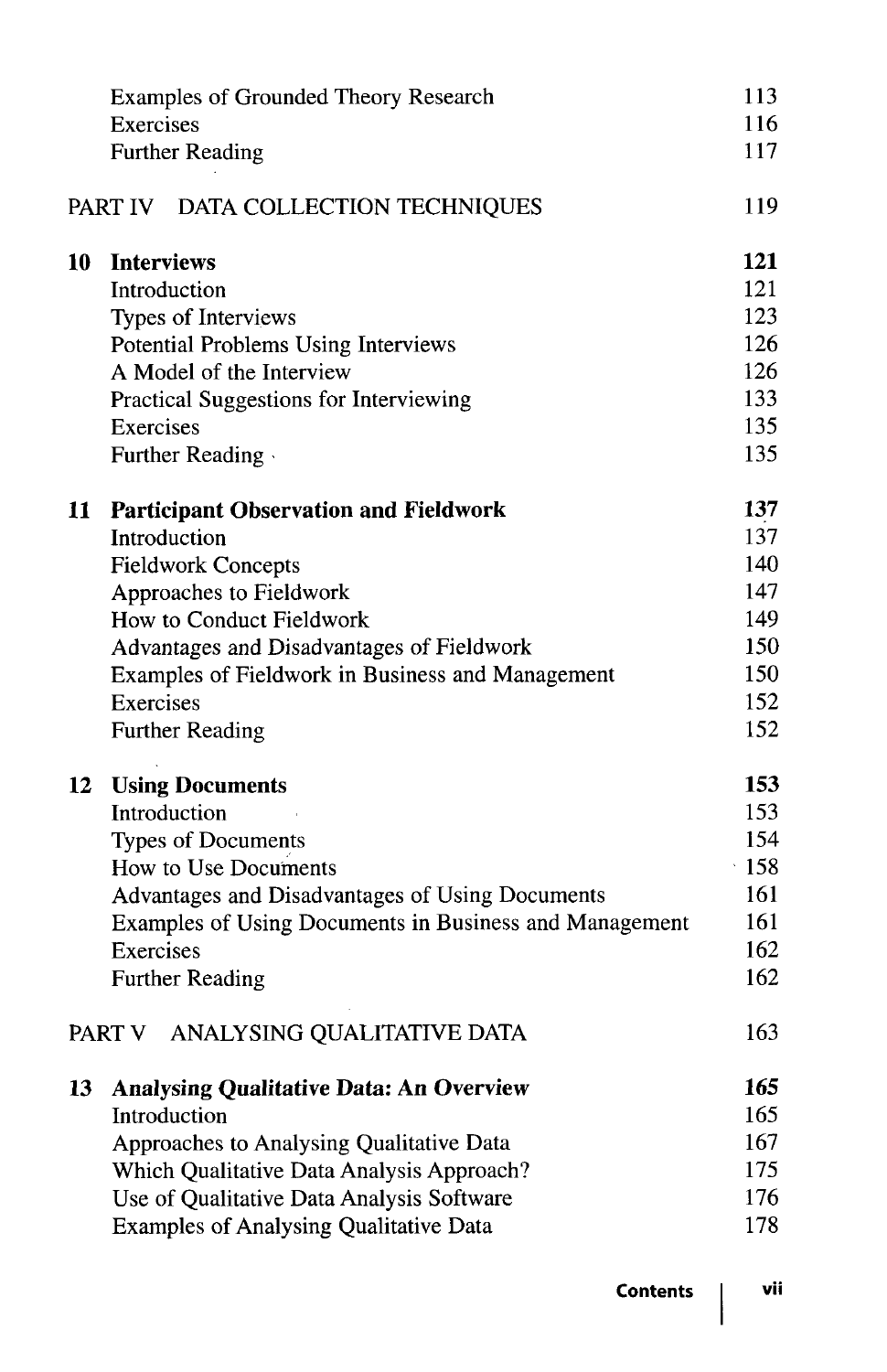|    | Exercises                                | 179 |
|----|------------------------------------------|-----|
|    | <b>Further Reading</b>                   | 179 |
|    |                                          |     |
| 14 | <b>Hermeneutics</b>                      | 181 |
|    | Introduction                             | 181 |
|    | Hermeneutic Concepts                     | 184 |
|    | Types of Hermeneutics                    | 190 |
|    | Using Hermeneutics: An Example           | 192 |
|    | Critique of Hermeneutics                 | 194 |
|    | <b>Examples of Using Hermeneutics</b>    | 195 |
|    | Exercises                                | 196 |
|    | <b>Further Reading</b>                   | 196 |
| 15 | <b>Semiotics</b>                         | 198 |
|    | Introduction                             | 198 |
|    | Semiotic Concepts                        | 201 |
|    | How to Use Semiotics                     | 205 |
|    | Critique of Semiotics                    | 206 |
|    | <b>Examples of Using Semiotics</b>       | 207 |
|    | Exercises                                | 209 |
|    | <b>Further Reading</b>                   | 210 |
| 16 | <b>Narrative Analysis</b>                | 211 |
|    | Introduction                             | 211 |
|    | Approaches to Narrative Analysis         | 213 |
|    | How to Use Narrative Analysis            | 217 |
|    | <b>Critique of Narrative Analysis</b>    | 218 |
|    | Examples of Using Narrative and Metaphor | 218 |
|    | Exercises                                | 221 |
|    | <b>Further Reading</b>                   | 221 |
|    | PART VI<br>WRITING UP AND PUBLISHING     | 223 |
| 17 | <b>Writing Up</b>                        | 225 |
|    | Introduction                             | 225 |
|    | Approaches to Writing Up                 | 227 |
|    | Exercises                                | 236 |
|    | <b>Further Reading</b>                   | 236 |
| 18 | <b>Getting Published</b>                 | 237 |
|    | Introduction                             | 237 |
|    | <b>Common Mistakes and Pitfalls</b>      | 242 |
|    |                                          |     |

 $\ddot{\phantom{a}}$ 

 $\bullet$